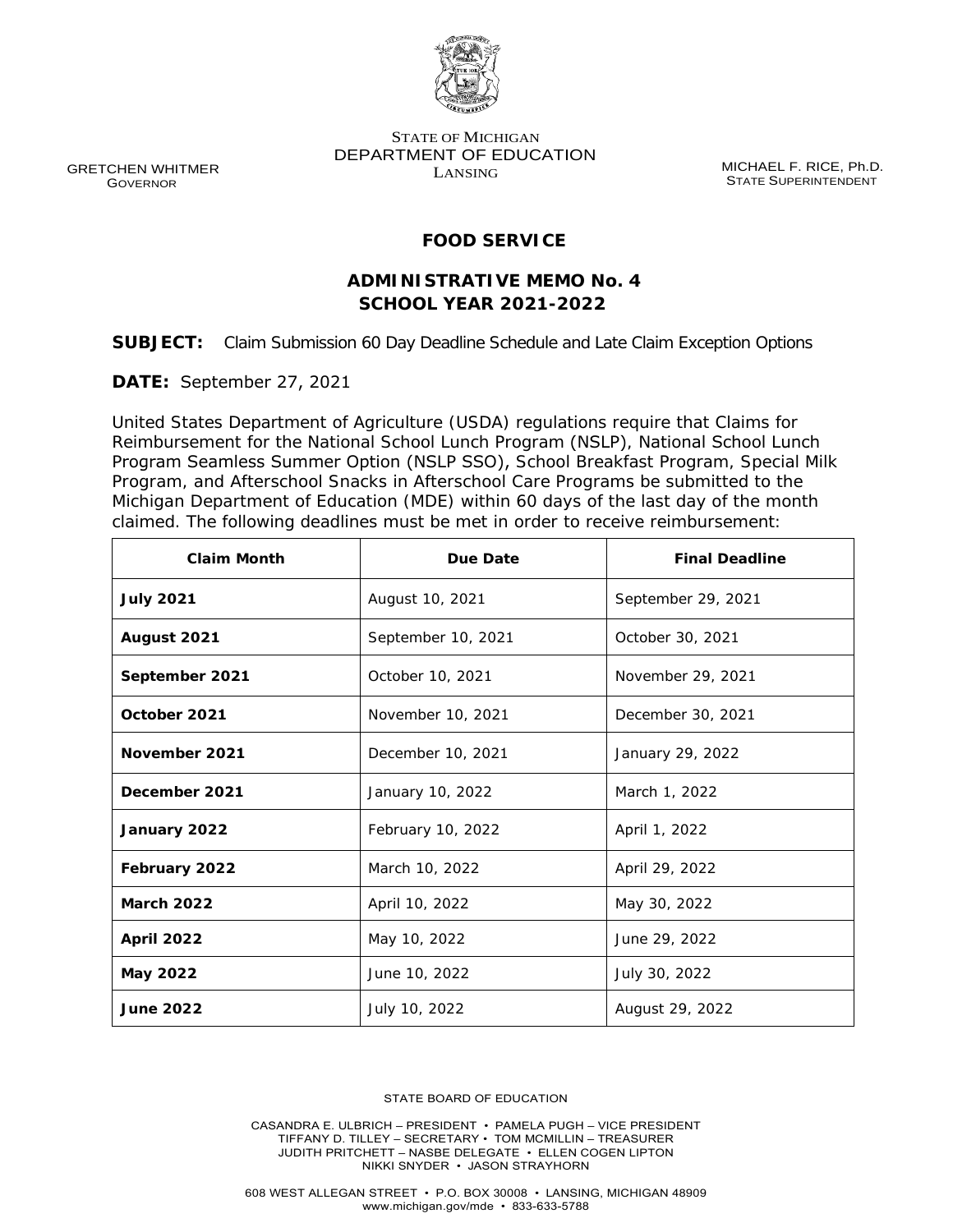Food Service Administrative Memo No. 4 Page 2 September 27, 2021

## **LATE CLAIM EXCEPTION OPTIONS**

If your claim is received after the final deadline date, you will receive notification regarding the following two options:

#### **WITHIN YOUR CONTROL EXCEPTION**

MDE has the authority to approve the payment of *one* late claim or amendment within a 36-month period. This approval is an exception granted for the submission of a late claim or amendment when the circumstances were WITHIN YOUR CONTROL.

If you wish to request a within your control exception, you must submit a corrective action form in GEMS/ MARS. The Late Claim Exception request form must include:

- Actions taken to avoid repetition of the situation linked to the late claim or amendment submission;
- Actions taken to avoid any future late claim or amendment submission;
- A statement that your organization understands that a WITHIN YOUR CONTROL exception can only be granted every 36 months. Future late claims or amendments will not be paid unless your organization has not been granted an exception during the previous 36-month period or the lateness can be attributed to conditions outside your control.
- The signature of the authorized official for the School Meals Program.

#### **OUTSIDE OF YOUR CONTROL EXCEPTION**

If the lateness of the claim or amendment was OUTSIDE OF YOUR CONTROL and you wish to request an outside of your control exception, you must submit a corrective action form in GEMS/ MARS. The Late Claim Exception request form must include:

- Your request for an OUTSIDE OF YOUR CONTROL exception.
- A detailed description of the events and circumstances that prevented the claim or amendment from being submitted on time.
- The signature of the authorized official for the School Meals Program.

MDE will review the information you provide. If it is clear that the late claim or amendment submission was due to circumstances outside your control, your request will be forwarded to the United States Department of Agriculture (USDA) for approval. Payment authority rests with USDA's regional office.

USDA regulations allow for claims to be amended at any time when the number of meals or snacks and/or costs reported on the amendment result(s) in a downward adjustment in the reimbursement value of the claim.